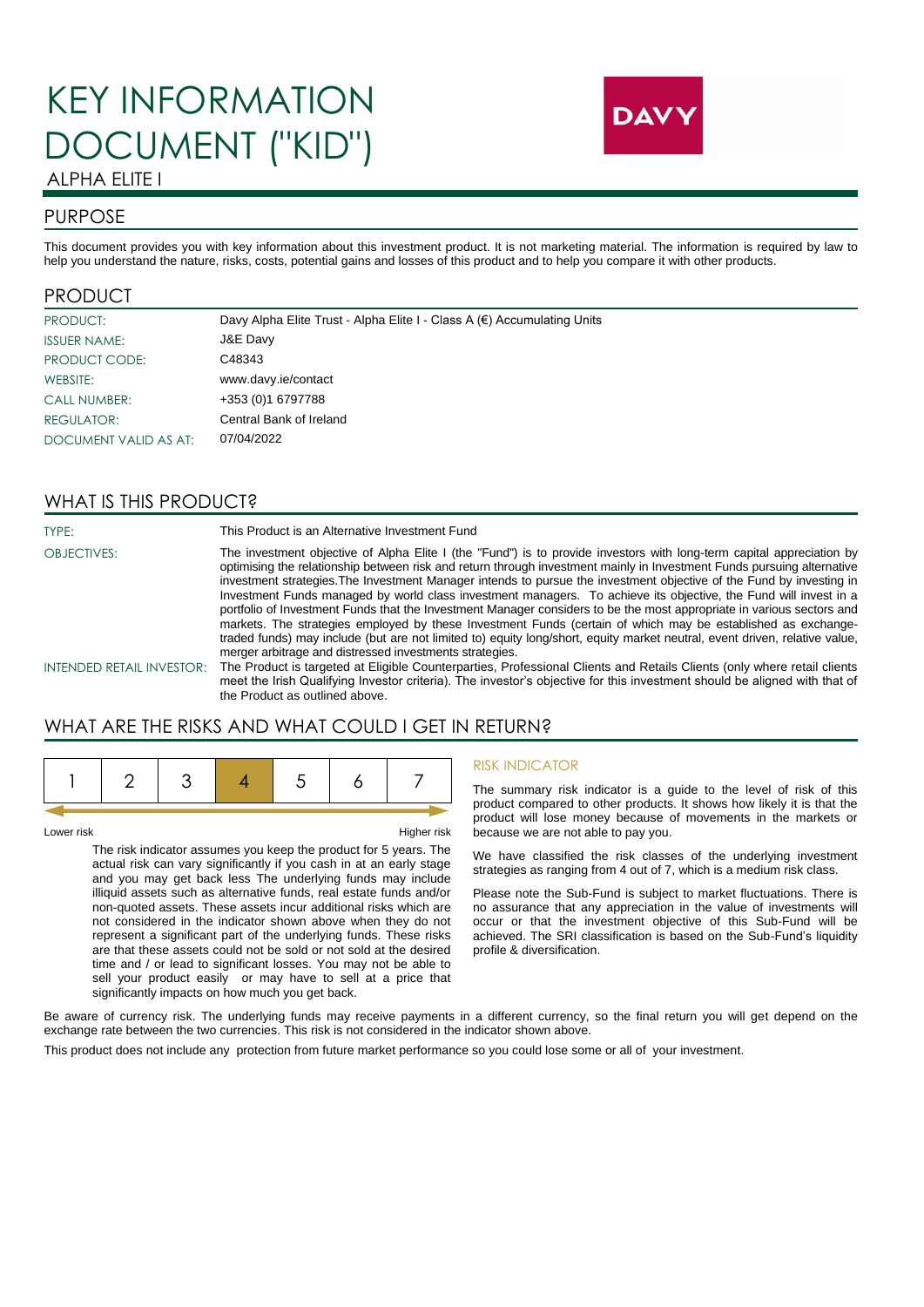#### PERFORMANCE SCENARIOS

Market developments in the future cannot be accurately predicted. The scenarios shown are only an indication of some of the possible outcomes based on recent returns. Actual returns could be lower.

#### INVESTMENT 10000 EUR

| SURVIVAL SCENARIOS         |                                     | 1 YEAR        | 3 YEARS       | 5 YEARS<br><i><b>IRECOMMENDED</b></i><br><b>HOLDING PERIOD)</b> |
|----------------------------|-------------------------------------|---------------|---------------|-----------------------------------------------------------------|
| STRESS SCENARIO            | What might you get back after costs | 6 386.35 EUR  | 6 769.53 EUR  | 6 066.8 EUR                                                     |
|                            | Average return each year            | $-36.14%$     | $-12.19%$     | $-9.51%$                                                        |
| UNFAVOURABLE SCENARIO      | What might you get back after costs | 9 107.75 EUR  | 9 142.17 EUR  | 9 395.26 EUR                                                    |
|                            | Average return each year            | $-8.92%$      | $-2.95%$      | $-1.24%$                                                        |
| <b>MODERATE SCENARIO</b>   | What might you get back after costs | 10 129.26 EUR | 10 956.77 EUR | 11 851.87 EUR                                                   |
|                            | Average return each year            | 1.29%         | 3.09%         | 3.46%                                                           |
| <b>FAVOURABLE SCENARIO</b> | What might you get back after costs | 11 116.93 EUR | 12 958.54 EUR | 14 753.85 EUR                                                   |
|                            | Average return each year            | 11.17%        | 9.02%         | 8.09%                                                           |

This table shows the money you could get back over the recommended holding period, under different scenarios, assuming that you invest 10000 EUR.

The scenarios shown illustrate how your investment could perform. You can compare them with the scenarios of other products.

The scenarios presented are an estimate of future performance based on evidence from the past, and are not an exact indicator. What you get will vary depending on how the market performs and how long you keep the investment.

## WHAT HAPPENS IF J&E DAVY IS UNABLE TO PAY OUT?

You may face a financial loss should the Manufacturer or depositary, Northern Trust Fiduciary Services (Ireland) Limited, default on their obligations. There is a compensation fund available for investors under the Investor Compensation Act, 1998 (the "Act") where the criteria for payment of compensation under the Act have been fulfilled. Further details are available from the Manufacturer.

## WHAT ARE THE COSTS?

#### COSTS OVER TIME

The Reduction in Yield (RIY) shows what impact the total costs you pay will have on the investment return you might get. The total costs take into account one-off, ongoing and incidental costs.

The amounts shown here are the cumulative costs of the product itself, for three different holding periods. They include potential early exit penalties. The figures assume you invest 10,000 EUR. The figures are estimates and may change in the future.

The person selling you or advising you about this product may charge you other costs. If so, this person will provide you with information about these costs, and show you the impact that all costs will have on your investment over time.

| INVESTMENT 10000 EUR            |            | IF YOU CASH IN AFTER 1 YEAR IF YOU CASH IN AFTER 3 YEARS IF YOU CASH IN AFTER 5 YEARS |                     |
|---------------------------------|------------|---------------------------------------------------------------------------------------|---------------------|
| Total costs                     | 900.23 EUR | 2 352.66 EUR                                                                          | <b>4 208.76 EUR</b> |
| Impact on return (RIY) per year | 9%         | 6.91%                                                                                 | 6.48%               |

#### COMPOSITION OF COSTS

The table below shows:

\* The impact each year of the different types of costs on the investment return you might get at the end of the recommended holding period.

\* What the different cost categories mean.